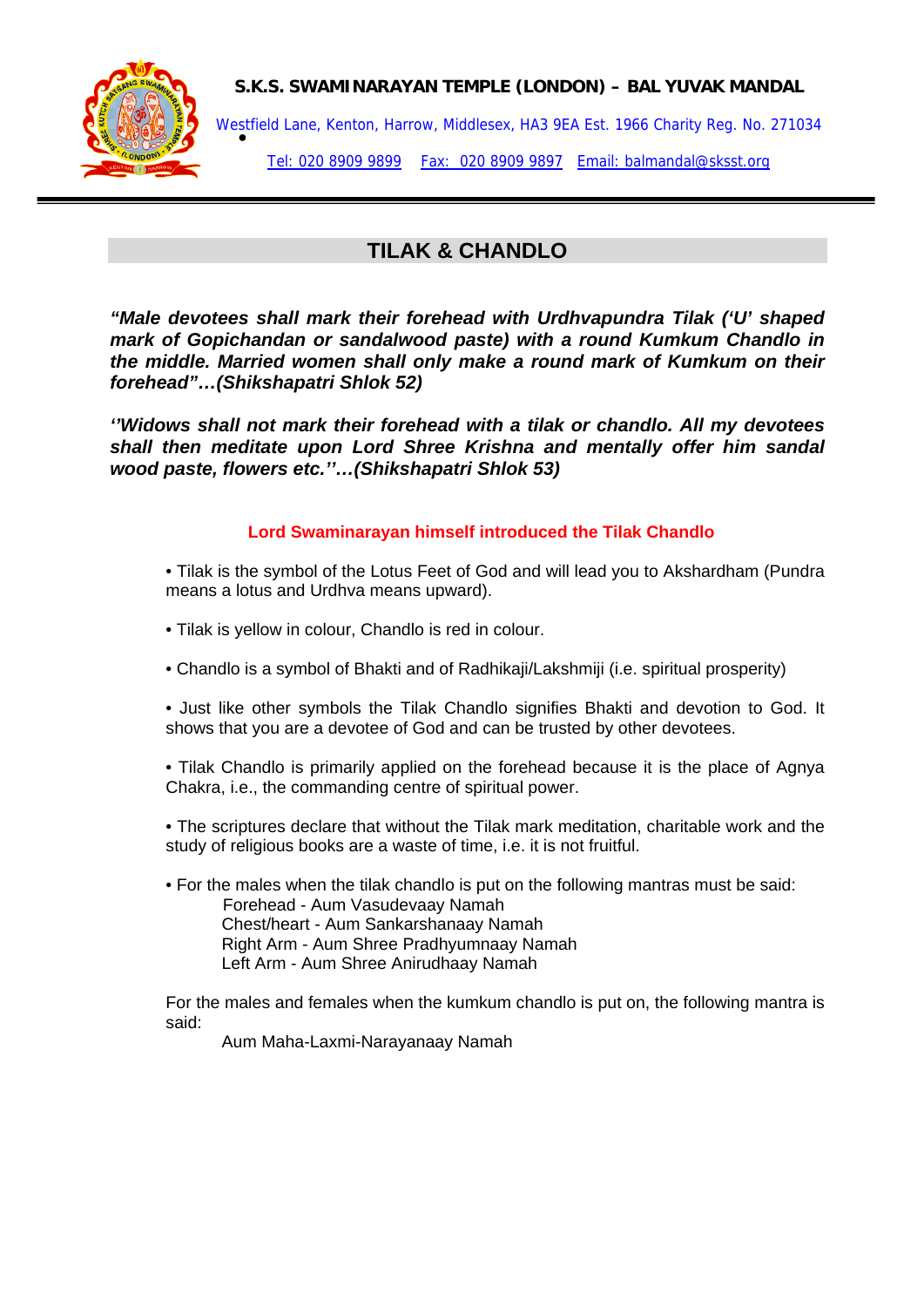

Westfield Lane, Kenton, Harrow, Middlesex, HA3 9EA Est. 1966 Charity Reg. No. 271034 Tel: 020 8909 9899 Fax: 020 8909 9897 Email: balmandal@sksst.org

## **ORIGINS:**

Ancient sages applied sandalwood paste or paste made from clay (collected from the ground where they placed their Murtis) on their forehead to make it cool and helpful while they went into deep meditation. It helped to calm their minds and focus on their souls and the inner being.

#### **IMPORTANCE:**

Tilak is a mark of auspiciousness. It is put on the forehead with sandal paste, sacred ashes or kumkum (red turmeric). The devotees of Shiva apply sacred ashes (bhasma) on the forehead, the devotees of Vishnu apply sandal paste (chandan), and the worshippers of Devi (in our case, Radhaji and Laxmiji) apply kumkum.

The scriptures say: "A forehead without a Tilak, is only worthy of condemnation. It exists for name's sake only."

"A Tilak is similar to an address on a letter. It defines where that letter is headed. If lost en-route, someone can easily identify it and put it back on track".

From this you can imagine the importance of Tilak or the sacred mark.

## **APPLICATION:**

Tilak is applied at the Agna Chakra, the space between the two eyebrows. It has a very cooling effect. Application of sandal paste has great medicinal value, apart from the spiritual influence. Application of sandal paste will nullify the heating effect when you concentrate and meditate at the Bhramrandra.

Tilak indicates the point at which the spiritual eye opens. Lord Shiva has a third eye at the Bhramrandra. When he opens the third eye, the three worlds are destroyed.

So also, when the third eye of the Jiva is opened, the three kinds of afflictions – Adhibhautika (pains of the body), Adhyatmika (pains given by those around you), and Adhidaivika (pains given by the gods and powers) - are burnt to ashes. The three Karmas – Kriyaman (immediate results), Sanchita (results a bit later but in this life), and Prarabdha (results of previous or future births), - and also all the sins committed in the countless previous births, are burnt.

When you apply the Tilak, you mentally imagine:

Neej-atmanam Bhramroopam, deh trey vilakshanam

"I am the one non-dual Brahm, a divine and pious soul, free from this body and all its afflictions. May my eye of intuition open soon." You should remember this every time you apply a Tilak.